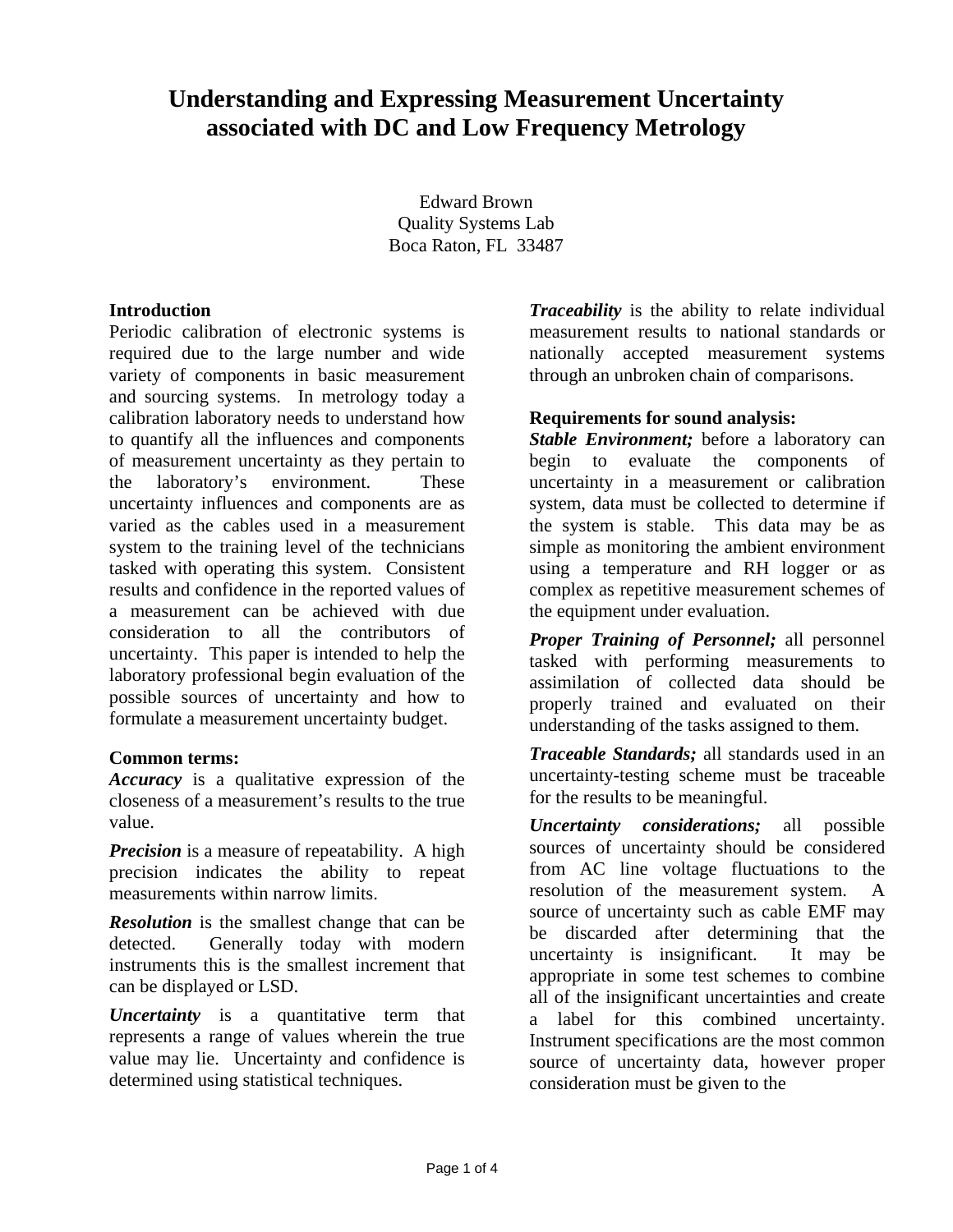manufacturer's stated confidence level. If the manufacturer did not specify a confidence level, then a rectangular distribution should be assumed, more on distributions later.

#### **Sources of Uncertainty**

Uncertainty in the results of a measurement can be affected by many factors, some considerations:

*Reference standards and measurement equipment*: Uncertainty in their calibration; long term drift; resolution; vibration; electro magnetic interference; sensitivity to change during transportation and handling.

*Measurement Setup*: cables; shielding; warm up time; thermal voltage influences; measurement probes.

*Measurement Process*: duration of the measurement; number of measurements; conditioning of standards.

*Environmental Conditions*: temperature; temperature oscillations; humidity; electromagnetic influences; transients in power source.

#### **Measurement errors**

A measurement is subject to many sources of error, some of which can cause an over or under statement of the measurement quantity. While the goal of any metrology lab is to keep these errors small, they cannot be reduced to zero. The challenge for any metrology lab is to find out the quantity of these errors and how large they may be. Measurements are affected by three types of errors; Random, Systematic, and Gross.

*Random* errors are due to unknown causes and are only detectable when repeated measurements are made with a stable measurement setup and consistent measurement technique. This type of error will result in readings that, when repeated, are not always the same. If the reason for the variation is not obvious, then it falls into the category of a random error. *Note: Random errors cannot be quantified without a stable environment and consistent measurement technique.*

*Systematic* errors relate to the equipment used in the measurement process or external influences on the equipment. Examples include: loading effects, thermals, drift-rate, leakage currents, and external noise.

*Gross* errors are caused by the technician and can be strictly controlled with proper training. Examples include: misreading of instrument results, incorrect adjustments, using the wrong instrument, errors in recording calibration data, and computational errors. All of these errors can be avoided with proper training and attention to detail.

#### **Classifications of uncertainty**

*Type "A" evaluation method;* the method of evaluation of uncertainty of measurement by the statistical analysis of a series of measurements. An example would the standard deviation of a series of measurements taken by a laboratory technician.

*Type "B" evaluation method;* the method of evaluation of uncertainty of measurement by means other than the statistical analysis of a series of observations. An example would be the manufacturer's published specifications for an instrument.

#### **Methods of determining uncertainty**

*Published specifications;* as mentioned earlier published specifications are the most common source of uncertainty data used by commercial calibration laboratories. This method is the most appropriate for laboratories that take only "simple measurements". Simple measurements can be defined as any measurement that is within the common functional capabilities of an instrument. This method of determination is considered a Type "B" uncertainty.

*Statistical methods;* this method requires the taking of a series of measurements over a specified length of time. This method is the most robust and is appropriate for any laboratory that requires high confidence in their measurement uncertainty statements. This is a Type "A" uncertainty.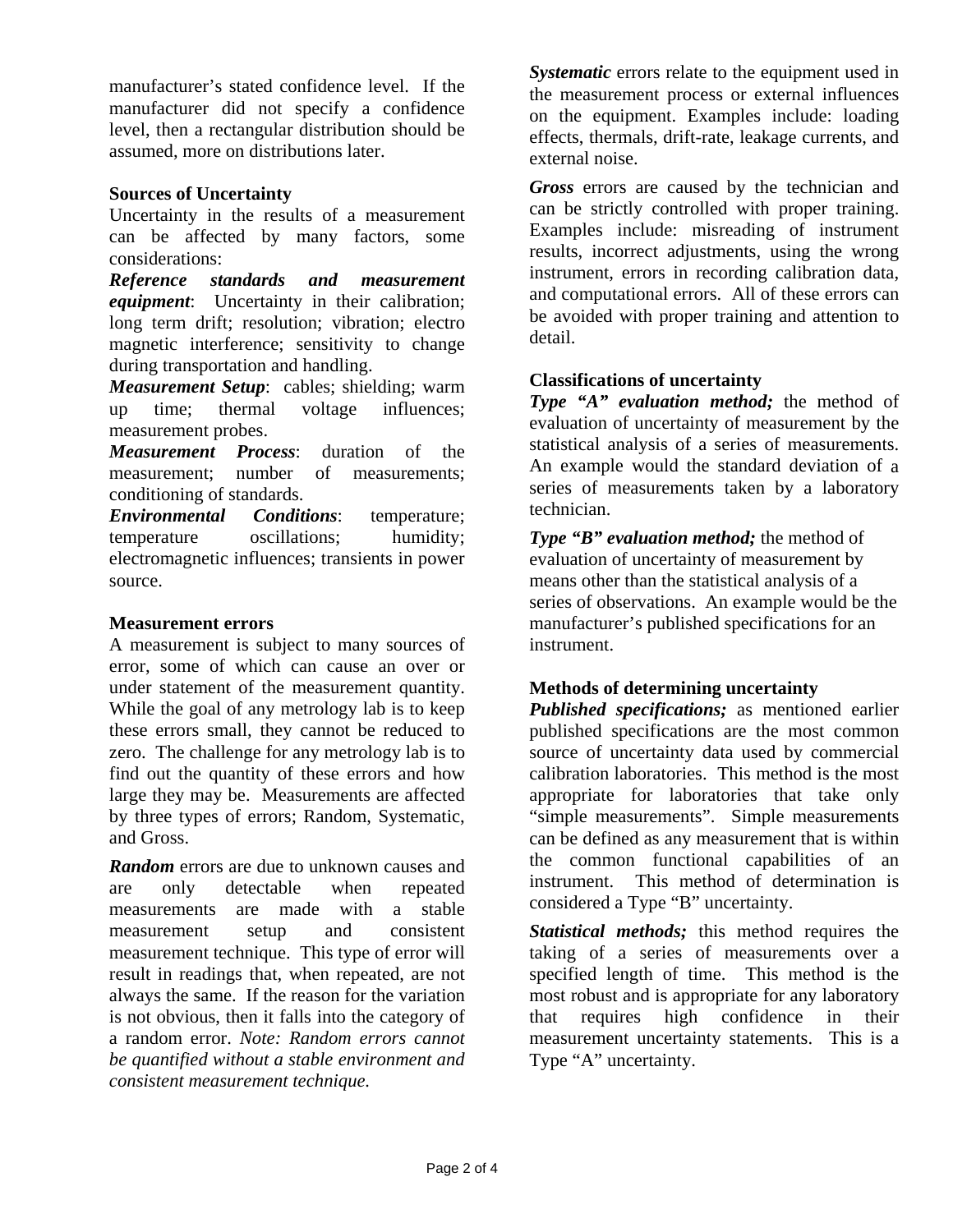#### **Distributions Associated with Measurement Uncertainty**

The last piece of information that is needed to determine standard uncertainty is the distribution of the Type B uncertainty. There are four types of distribution:

- Normal distribution
- Rectangular distribution
- Triangular distribution
- U-shaped distribution

*Normal distribution* is usually associated with Type A uncertainty and has a divisor of one.

*Rectangular distribution* is used where there is an equal probability of a measurement occurring within the bound limits. This type of distribution is normally associated with manufacturer specifications.The GUM suggests assuming the rectangular distribution when the frequency distribution is not known. Rectangular distribution assumption will allow the laboratory to err on the conservative side. To convert a Type B specification with a rectangular distribution, divide the stated uncertainty by the square root of 3 to arrive at the standard uncertainty.

*Triangular and U-shaped distributions* will not be discussed in this paper, the assumption of these distribution classifications requires a sound understanding of statistical techniques that is beyond this paper's intent.

#### **Uncertainty Budget**

In the process of defining an uncertainty budget all of the most important contributors to uncertainty in the measurement must be considered. Once all of the contributors are defined they need to be normalized to standard uncertainty. The GUM provides the following correction factors for non-normal distributions.

| <b>Distribution</b> | Divide by        | <b>Divisor</b> |  |
|---------------------|------------------|----------------|--|
| Rectangular         | Square root of 3 | 1.7321         |  |
| Triangular          | Square root of 6 | 2.4495         |  |
| U-Shaped            | Square root of 2 | 14142          |  |

An example of this conversion; a manufacturer's accuracy specification for a multimeter at 100 volts is  $\pm$  5 volts. To convert this rectangular distribution to a

standard uncertainty, divide .5 volts by the square root of 3 (1.7321) for a normalized uncertainty of .2886.

#### **Combining Uncertainties**

Once all contributors in an uncertainty budget have been converted to a standard uncertainty the standard uncertainties must then be converted to a unified unit of measure. The final step in any uncertainty budget is the combining of uncertainties. The process of combining uncertainties is called Root Sum Square or RSS. This means that each of the standard uncertainties is squared before adding all of the squared components together. The square root of the result is taken as the total combined standard uncertainty.

*Uncertainty Formula:* 

# $U = \sqrt{S^2 + S^2 + S^2}$ ...

The expanded uncertainty is obtained by multiplying the resulting value U by a factor of two (*k=2*), approximating a 95% confidence level. This expanded uncertainty is shown in the uncertainty statement of a scope of accreditation.

### **Reporting**

It is important that all of the steps used to arrive at a final uncertainty value be documented in a final report. This document can be as simple as a table outlining all of the considerations and the reasoning behind their consideration or removal. This report should be reviewed periodically by the laboratory management and updated as measurement equipment, personnel and or procedures change.

### **Creating a budget**

- 1. List all possible contributors.
- 2. Decide on the Uncertainty Unit of measure.
- 3. Define the magnitude of the uncertainty contributors and their probability distributions.
- 4. Convert to standard uncertainty using the appropriate divisor and combine using RSS.
- 5. Document the basis for your estimates.
- 6. Review your uncertainty tables regularly.